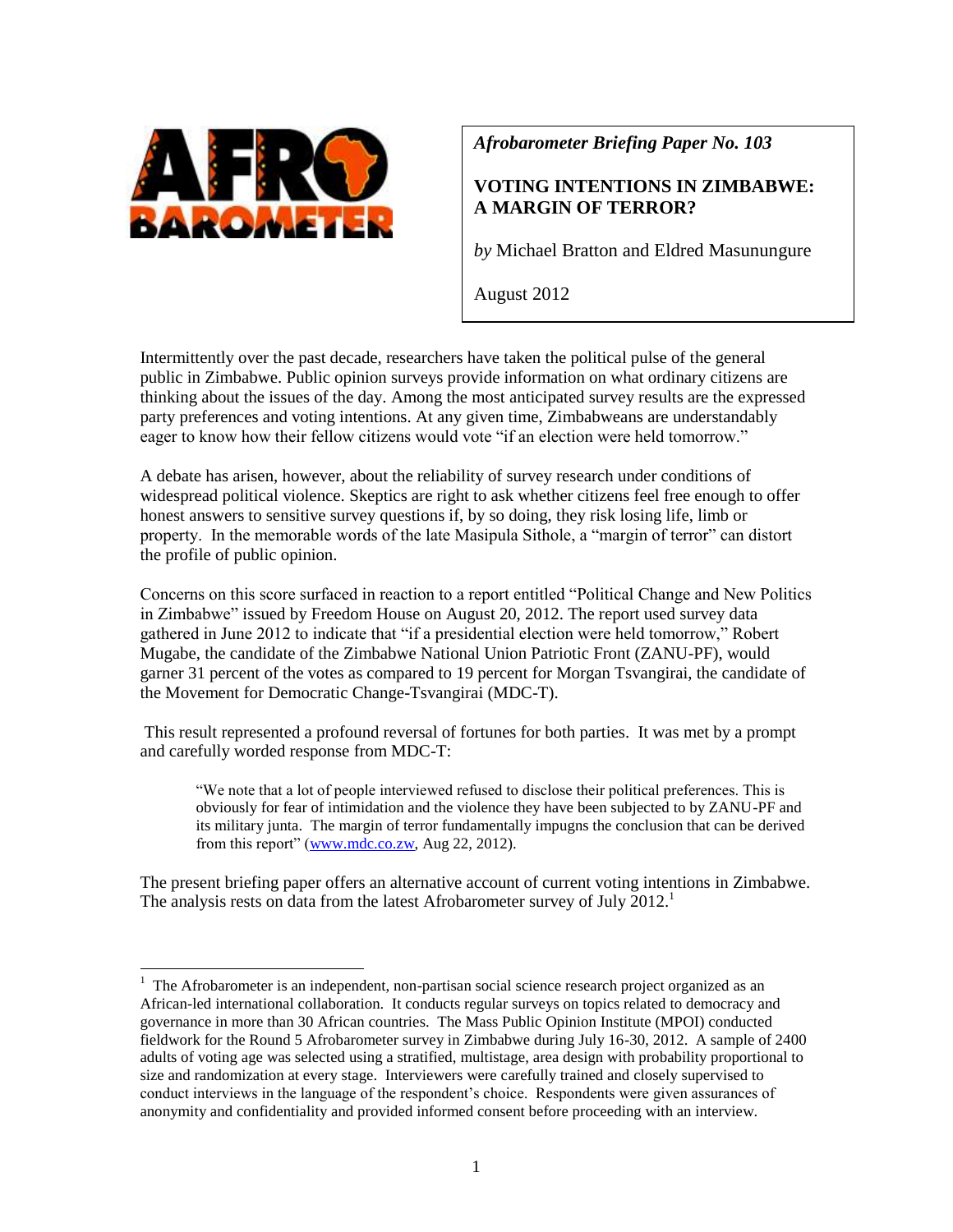We make four points. First, using a standard survey question, we show that the preferences of the electorate are evenly split between the two main political parties. Second, we justify this result in terms of the relative accuracy of our survey methodology. Third, we move beyond mere description of voting intentions to test explanations, including the margin of terror. Finally, recognizing that many survey respondents refuse to answer, we estimate how these "reticent" voters might actually vote, thus allowing us to speculatively revise observed survey results by taking political fear into account.

#### **Voting Intentions, July 2012**

l

Figure 1 shows how Zimbabweans said they would vote in late July 2012 "if a presidential election were held tomorrow." According to these overt responses, the two major parties are in a statistical dead heat: ZANU-PF would garner 32 percent of the vote and MDC-T would receive 31 percent. A survey with 2400 cases contains a margin of sampling error of plus or minus 2 percentage points. Therefore, actual voting intentions lie somewhere within a range of 30-34 percent for ZANU-PF and 29-33 percent for MDC-T. As a result, either party could have been slightly ahead and, if any election had been held in July 2012, the outcome would have been too close to call. And a second-round run-off presidential election would have been necessary. $^2$ 



 $2<sup>2</sup>$  There are other reasons why caution should be used in using Afrobarometer results to predict the outcome of elections in Zimbabwe. The survey question refers to a hypothetical event – an election held "tomorrow" – rather than an actual contest. The date of the next general election remains highly uncertain (but no later than November 2013) and much change can occur in public preferences between now and then. Finally, any election forecast should be based only on persons likely to vote (i.e. excluding "abstainers" who say they "won't vote"); this adjustment would change the ZANU-PF: MDC-T ratio from 32:31 to 35:34.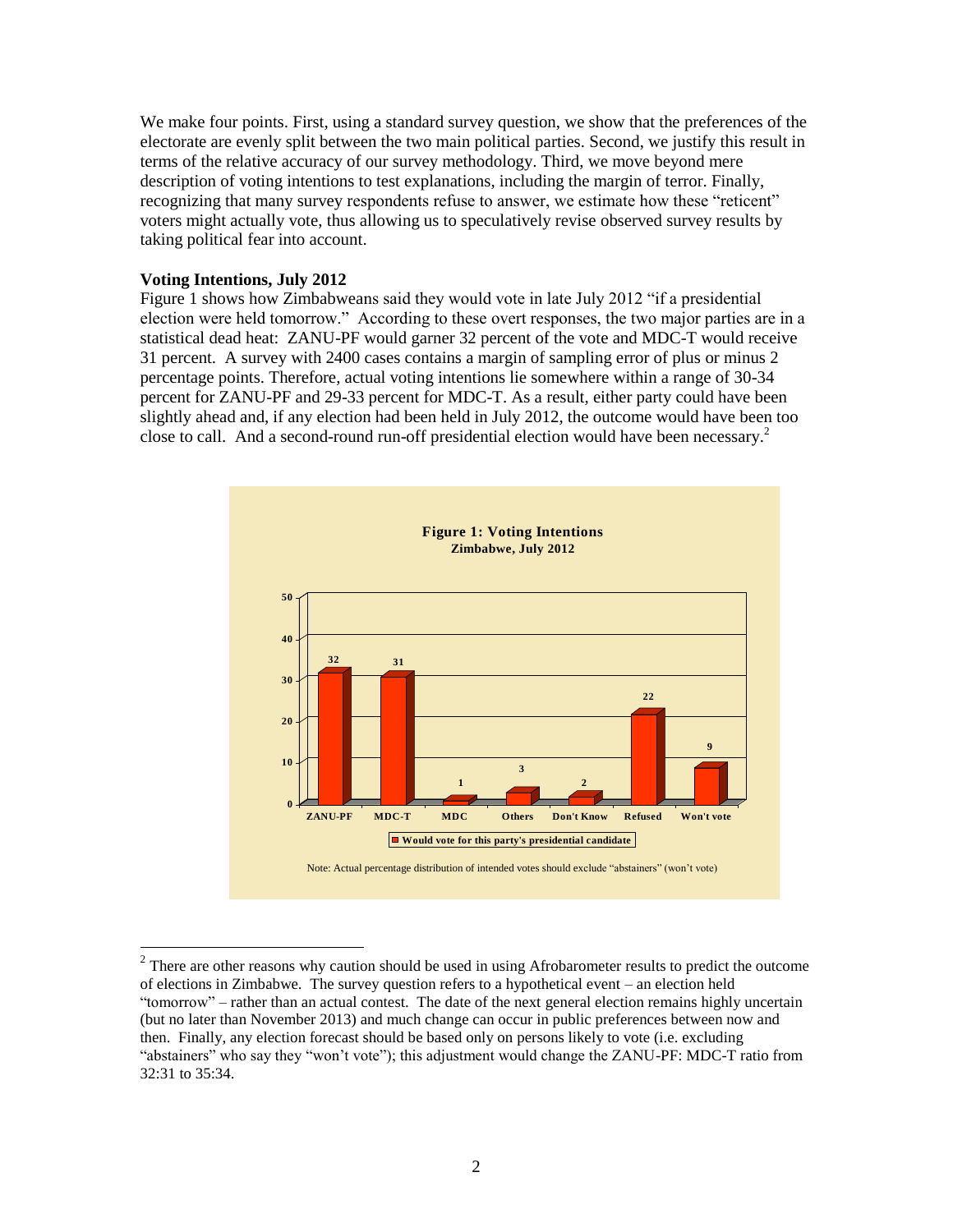Figure 1 also confirms that Zimbabwe possesses a two-party system. No minor political party, including MDC (Ncube), ZAPU or Mavambo-Kusile-Dawn, can boast more than one percent support from the electorate. To all appearances, these parties are relevant to political outcomes only in the event of an extremely close election, when they might hold a balance of power.

Perhaps the most important result in Figure 1 is that nearly a quarter of all citizens refused to answer the voting intentions question. They often correctly claimed that their vote is a private matter, a secret that does not have to be revealed. The partisan preferences of this "reticent" group are therefore unknown. Yet such voters are sufficiently numerous (22 percent) that their support could potentially swing an election decisively toward one party or another, even to the point of negating the need for a second-round runoff. The unrevealed preferences of "reticent" voters – especially if engendered by fear of intimidation or violence – are therefore critical to understanding the state of play in partisan politics in Zimbabwe.

## **A Closing Partisan Gap?**

The distribution of voting intentions in July 2012 marks a radical shift from patterns observed in earlier surveys. Figure 2 shows results for the same standard question on voting intentions as asked in four Afrobarometer surveys between 2005 and 2012. The trends reveal a recent resurgence in overt support for ZANU-PF and concomitant erosion in citizen willingness to openly identify with MDC-T. Shortly after the formation of Zimbabwe's Inclusive Government (IG) in February 2009, MDC-T apparently enjoyed a massive edge in expressed popular preferences over ZANU-PF (57 percent versus 10 percent). Since that time the partisan gap seems to have closed, at least in terms of what Zimbabweans are willing to confide to a survey research team.



Two caveats are worth considering about survey results from earlier periods. First, peak levels of expressed support for MDC-T were probably inflated by a mood of euphoria (or at least relief) following the signing of a power-sharing agreement and the inauguration of a coalition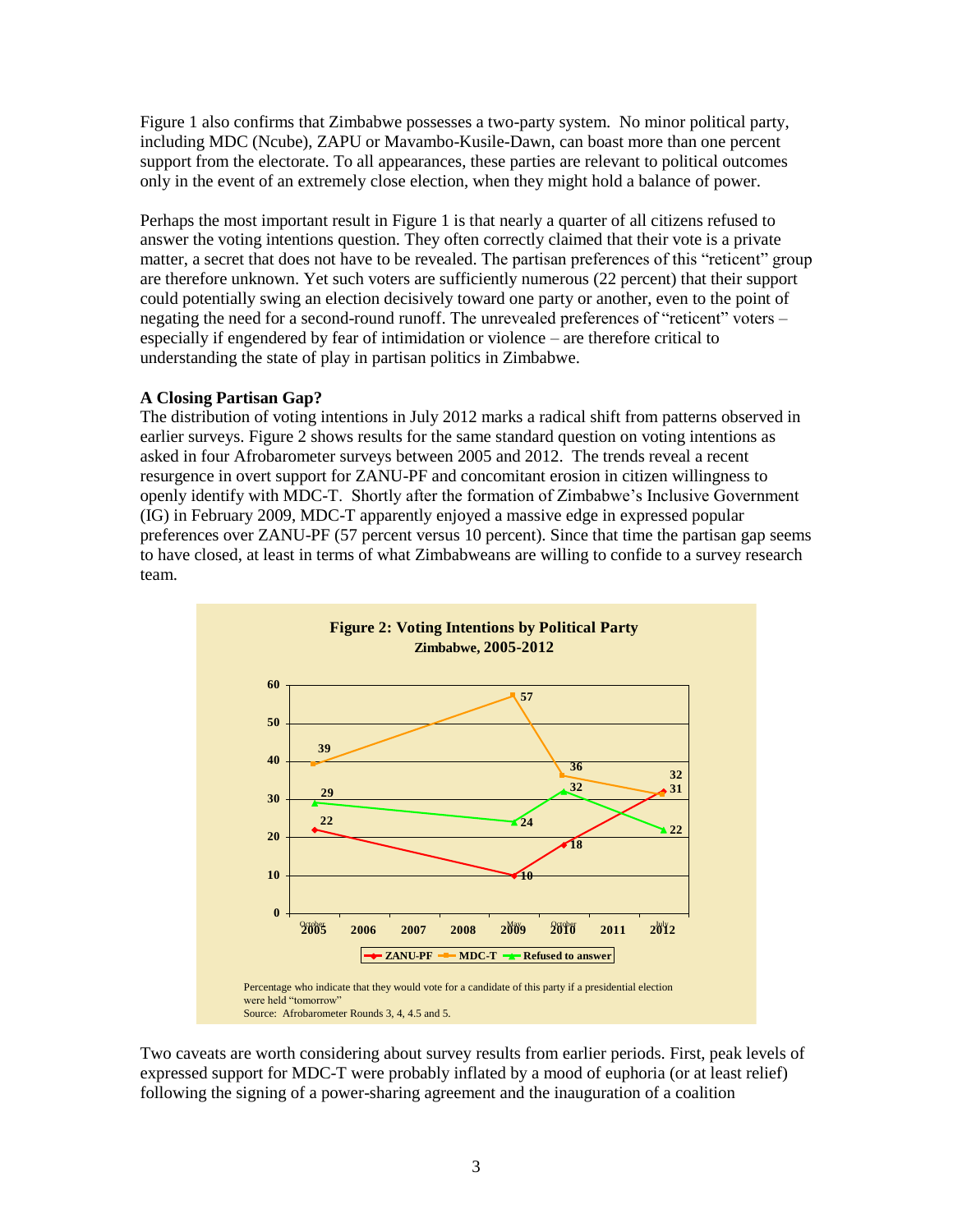government. The MDC-T faced high popular expectations in 2009 of what could be achieved by the IG, hopes that had certainly dissipated by mid-2012. Second, earlier surveys did not always penetrate land resettlement schemes and large-scale commercial farms because, for security reasons, these areas were deemed political "no-go" zones. By the time of 2012 surveys, this sampling bias was corrected. Nevertheless, past surveys may have overestimated MDC-T support and underestimated ZANU-PF support, especially among persons who had benefited from fasttrack land redistribution.

We continue to wonder, however, whether political fear is infecting results. In May 2009, Zimbabweans welcomed the return of relative peace in the aftermath of devastating election violence. But by October 2010, the power-sharing regime had reached a stalemate and the major political parties had fallen back into polarized political camps. ZANU-PF began to push hard for early elections. By July 2012, the party mobilized its apparatus of selective patronage and political terror, not only in the countryside, but also in urban townships. Under these circumstances it was risky for citizens to openly align with any particular party, a development that may well have had the effect of suppressing free expression.

## **An Artifact of Method?**

Survey researchers can probably agree that the MDC-T's fortunes have recently waned. But to what extent? In July 2012, the Afrobarometer (AB) found substantially higher levels of overt support for the MDC-T presidential candidate (31 percent) than did Freedom House (FH) just one month earlier (19 percent). We note that almost all of this difference is attributable to the fact that far more people refused to answer the voting intentions question in the in the FH survey (36 percent) than in the AB survey (22 percent). Indeed the proportion of "reticent" respondents in the FH survey was larger than the proportions expressing an intention to vote for *either* major party!

We contend that survey methods may account for some of these observed differences. Methods diverge across AB and FH surveys in at least three ways:

*1. Sampling*. The AB sample is consistent with ZimStat's official 2011 population projections for Zimbabwe. Relative to this standard, however, FH over-sampled Harare and Manicaland and under-sampled Bulawayo and Matabeleland. Given that the northeast of the country has been the epicenter of recent political violence, this bias likely contributes to an increase in fear-induced refusals.

2. *Clustering*. The FH sample  $(N=1198)$  is half the size of the AB sample  $(N=2400)$ . Providing it is a random sample, however, this fact alone should not impugn its accuracy. But the FH sample is clustered more tightly (12 interviews in each of 100 sampling areas) than the AB sample (8 interviews in each of 300 sampling areas). Thus, if only a few of the areas sampled by FH happened to fall in a given party's stronghold, results could be distorted.

*3. Questionnaire*. Researchers know that the content and order of survey questions can affect respondent answers. Compared to the AB questionnaire, the FH questionnaire contained long strings of items on political violence before it posed the voting intentions question. Attention in the interview to this disturbing subject may well have gripped respondents with suspicion and fear and primed them to take refuge in cautious answers.

*4. Interviewers*. An experienced field team from the Mass Public Opinion Institute (MPOI) was available to the Afrobarometer but not to Freedom House. Instead, a novice team was mounted for the FH survey who had never previously worked for MPOI or never before done a survey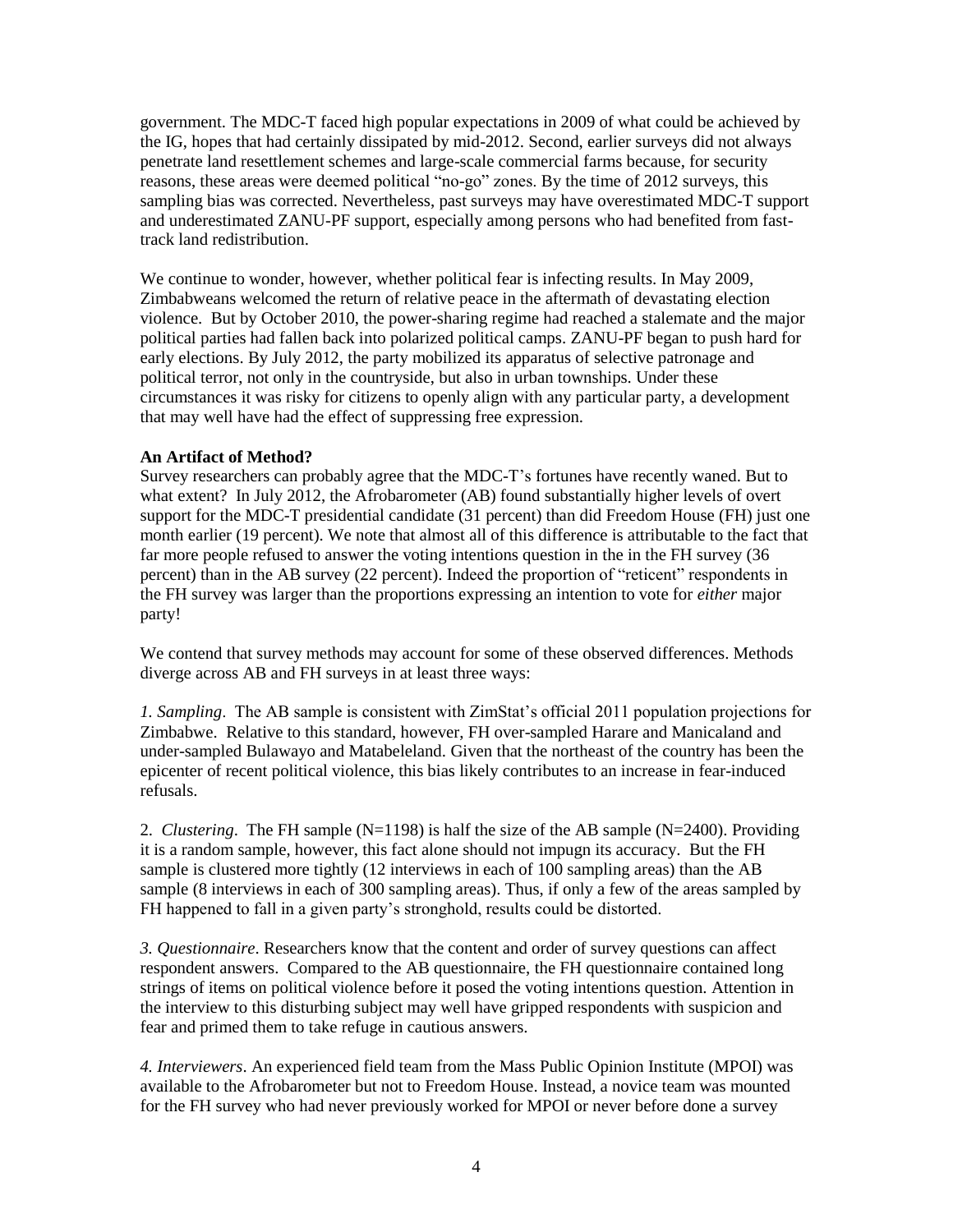interview. MPOI supervisors suspected that fear was prevalent among the interviewers. To protect themselves, interviewers may have lacked confidence in correctly asking sensitive questions or provided respondents with safe passage to neutral responses.

As artifacts of faulty methods, the results reported by Freedom House probably over-estimate ZANU-PF support and under-estimate MDC-T support. Because we place more confidence in Afrobarometer results, we use them in the analysis that follows.

## **Explanatory Factors**

Research should not stop short at description. It is instructive to report descriptive statistics (like levels of party support) and to observe changes in these indicators over time as we have done above. But the real power of survey methods lies in statistical explanation. We want to know *why* political parties in Zimbabwe are neck-and-neck in expressed voting intentions and why the partisan gap has apparently closed over time.

As a starting point, we pose two simple hypotheses to explain ZANU-PF's resurgence and MDC-T's decline. The first is the positive effect of improved *government performance* under the IG. The second is the negative effect of *political fear* induced by state-sponsored violence.

*1. Government Performance.* On balance, the overall public mood, while gloomier than in 2009, is still somewhat upbeat. Slightly more people think the country is moving in the "right direction" (48 percent) rather than the "wrong direction" (43 percent). Similarly, more people think that, over the previous year, the country's economic condition became better (35 percent) rather than worse (23 percent). And considerably more people expect the country's economic condition over the next year to improve (52 percent) rather than decline (20 percent).

Turning to the perceived performance of the IG, the record is more mixed. For example, Zimbabweans are split right down the middle on whether the coalition government has managed the economy "well" (49 percent) or "badly" (50 percent).

Much depends on the policy sector. People give the government high marks for addressing educational needs (71 percent say they are handling this task "well") and improving basic health services (69 percent). But they give it low marks on creating jobs (12 percent say "well"), providing a reliable supply of electricity (14 percent), and fighting corruption (15 percent). And, while a large minority (41 percent) credits the IG with "resolving" political violence, a larger majority (56 percent) thinks it has done "badly" on this score.

The question is: which political party gets credit or blame for perceived government performance? Several proxy indicators are available. First, when asked how much they trust political parties "after the Inclusive Government," 46 percent of the public say they trust ZANU-PF "somewhat" or "a lot," while exactly half trust MDC-T (50 percent). Second, when asked to evaluate the job performance of the two top political leaders, 58 percent approve of the work done over the previous year by President Mugabe compared to 66 percent for Prime Minister Tsvangirai.

Thus, both parties enjoy a measure of institutional trust and both leaders are appraised positively for performance in office. These results in July 2012 stand in stark contrast to earlier Afrobarometer surveys in which Tsvangirai benefited from wide margins of approval over Mugabe (82 versus 24 percent in May 2009). In welcoming the IG's delivery of economic stability and relative peace (at least as compared to 2008), the general public now seems to grant almost as much credit to ZANU-PF as to MDC-T. We test this hypothesis below.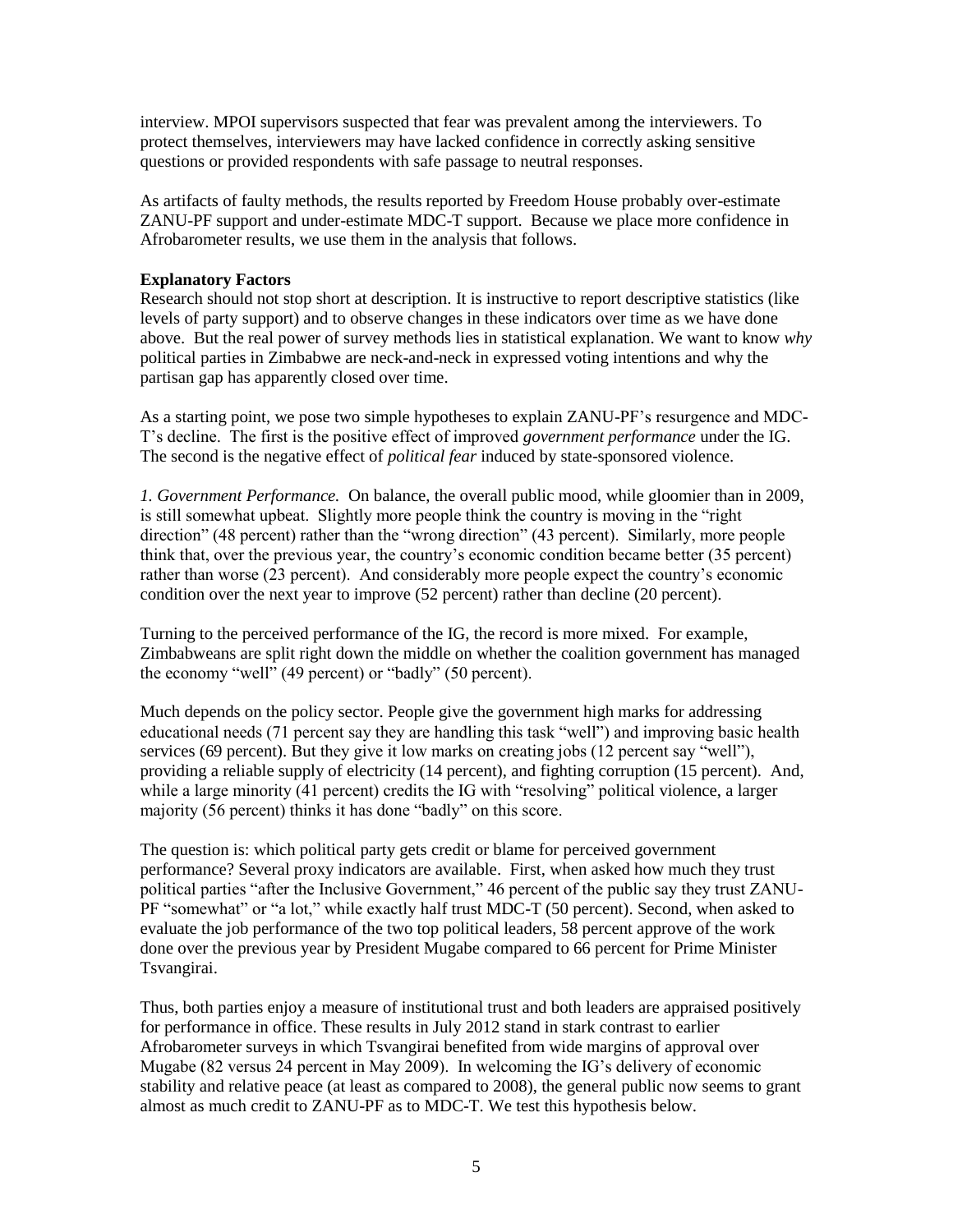Table 1 provides insight into the divergent moods of each party's supporters with regard to government performance. ZANU-PF loyalists are more likely to say the country is headed in the right direction (63 versus 40 percent) and that the economy is performing well (65 versus 38 percent). ZANU-PF supporters even take pleasure in improved education services. Thus ZANU-PF supporters express consistent satisfaction with the IG's economic and social policies and, accordingly, stand ready to reward their favored party at the polls. At the same time, MDC-T supporters – possibly because they once harbored high expectations – are disappointed with what the IG has achieved and seemingly blame their party for not having achieved more.

|                                                    | Would vote<br>for<br><b>ZANU-PF</b> | Would vote<br>for<br>MDC-T | Refused to<br>answer/<br>Don't know |
|----------------------------------------------------|-------------------------------------|----------------------------|-------------------------------------|
| Country is going in the right direction            | 63%                                 | 40%                        | 44%                                 |
| Government is managing the economy<br>well         | 65%                                 | 38%                        | 43%                                 |
| Government is addressing educational<br>needs well | 79%                                 | 63%                        | 71%                                 |

#### **Table 1: Voting Intentions by Perceived Government Performance Zimbabwe July 2012**

Percentage of survey respondents who agree with the above statements

*2. Political Fear*. Zimbabweans remain deeply concerned about political violence. Fully 88 percent think that multiparty competition "often" or "always" leads to violent conflict. This figure represents an increase since 2009 (80 percent) and is far higher than any other country in the Afrobarometer, including even Nigeria (74 percent) and Kenya (76 percent).

In addition, some 63 percent of Zimbabweans say that, during election campaigns, they personally fear becoming a victim of political intimidation or violence. They also worry about freedom of expression. Fully 89 percent assert that people "often" or "always" have to be careful of what they say about politics. Again, this is the highest rate ever recorded by the AB in Zimbabwe or anywhere else in Africa. And some 61 percent consider that the government "often" or "always" silences "opposition parties or their supporters."

Furthermore, survey respondents may censor themselves in an interview situation. Despite MPOI's best efforts to introduce its interviewers as independent observers, almost half of the sample (44 percent) sees the survey as sponsored by a governmental agency associated with Zimbabwe's party-state, and therefore potentially with ZANU-PF. Only slightly more respondents (47 percent) attribute sponsorship to a non-governmental or non-political entity.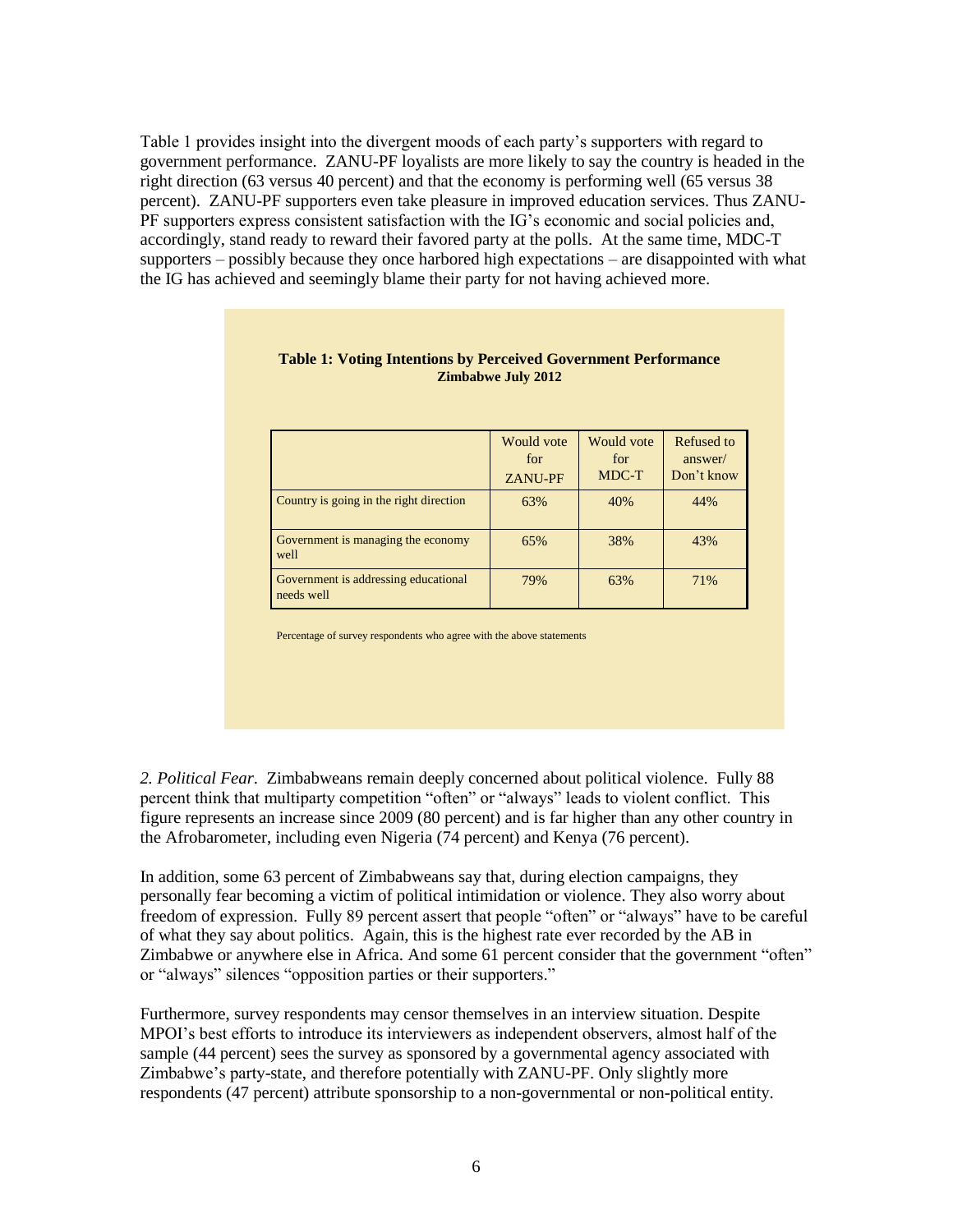Thus, it is necessary to explore whether these (mis-) perceptions systematically shape expressed voting intentions.

If fear is a factor, then voting intention results (see Figure 1) probably represent a comparison between overt (meaning openly declared) ZANU-PF support and core (meaning deeply committed) MDC-T support. These days, we suggest that only core MDC-T supporters remain willing to express overt support for their party. Instead, the incentives of political fear drive the party's more passive followers to hide their true preferences, at minimum by refusing to answer a sensitive voting question. At the same time, would-be voters have every incentive to display political fealty to ZANU-PF, either by expressing sincere support for the party or by falsely claiming a political allegiance that they do not genuinely feel.

The effects of these incentives are reflected in Table 2, which shows an uneven distribution of political fear among the supporters of different political parties. More than three quarters (78 percent) of persons overtly aligned with MDC-T say they fear intimidation or violence during election campaigns compared to fewer than half (47 percent) of declared ZANU-PF supporters. It is also striking that more than twice as many MDC-T than ZANU-PF loyalists consider that opposition parties and their supporters are "often" or "always" silenced by government (81 versus 37 percent). We fully expect that this gulf in fear-induced political vulnerability will affect overt expressions of partisan support, a hypothesis that we now test.

| <b>Table 2: Voting Intentions by Political Fear</b><br><b>Zimbabwe July 2012</b> |                              |                            |                                     |
|----------------------------------------------------------------------------------|------------------------------|----------------------------|-------------------------------------|
|                                                                                  | Would vote<br>for<br>ZANU-PF | Would vote<br>for<br>MDC-T | Refused to<br>answer/<br>Don't know |
| Fear intimidation or violence during<br>elections                                | 47%                          | 78%                        | 66%                                 |
| Think that opposition parties are silenced<br>by government                      | 37%                          | 81%                        | 66%                                 |
| Perceive survey as sponsored by a<br>government agency                           | 58%                          | 38%                        | 38%                                 |

Percentage of survey respondents who express the above sentiments

#### **Explaining Voting Intentions**

So, what determines an individual's stated intention to vote for a particular party? Following a political science convention, we examine intentions to vote for the party of the incumbent president, in this case ZANU-PF. Because the object of explanation is a binary choice (vote for Mugabe's party or not), the appropriate method is logistic regression (see Table 3).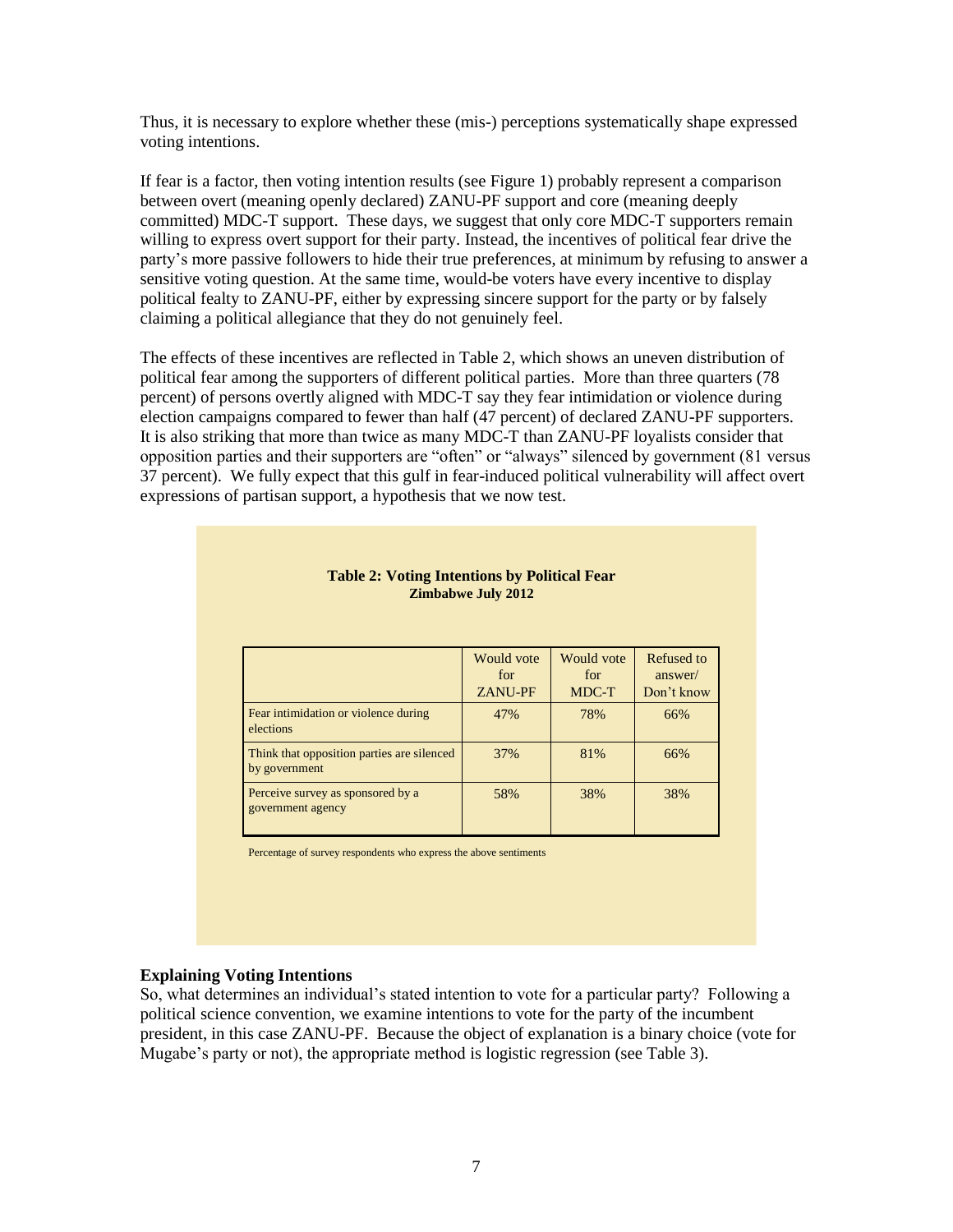In Table 3, six explanatory factors are clustered into two groups: government performance and political fear. All indicators are popular perceptions as measured in the Afrobarometer Round 5 survey of July 2012.

It turns out that all the selected indicators are statistically significant forecasts of a vote for ZANU-PF. In other words, both government performance and political fear are at work in shaping voting intentions in Zimbabwe.

The positive signs on the performance indicators strongly suggest that ZANU-PF is gaining electoral advantage from its association with the IG. Correctly or not, some voters apparently attribute the country's "right" direction, the economy's "good" management, and improved delivery of educational services to ZANU-PF. They do so, even though the MDC-T has shared the leadership of the coalition government and headed the Ministries responsible for economic management and education. At minimum, this result suggests that the MDC-T has failed to get out a message, or to convince diehard supporters of the old regime, of its own contributions to better governance under the IG.

|                                    | B<br>Coefficient | <b>Statistical</b><br>Significance | Marginal<br><b>Effects</b> |
|------------------------------------|------------------|------------------------------------|----------------------------|
| <b>GOVERNMENT PERFORMANCE</b>      |                  |                                    |                            |
| <b>Country Right Direction</b>     | .571             | $.000***$                          | $+12%$                     |
| <b>Economy Well Managed</b>        | .265             | $.001**$                           | $+17%$                     |
| <b>Education Services Improved</b> | .213             | $.007**$                           | $+13%$                     |
| <b>POLITICAL FEAR</b>              |                  |                                    |                            |
| <b>Fear of Election Violence</b>   | $-.447$          | $.000***$                          | $-29%$                     |
| <b>Opposition Seen as Silenced</b> | $-.718$          | $.000***$                          | $-46%$                     |
| Government Seen as Survey Sponsor  | .924             | $.000***$                          | $+20%$                     |
| Constant                           | .525             | .153                               |                            |

#### **Table 3: Predicted Probability of a Vote for ZANU-PF Zimbabwe, July 2012**

The B column shows logistic regression coefficients. All predictor variables are statistically significant. The Marginal Effects column shows the predicted probability that survey respondents would vote for ZANU-PF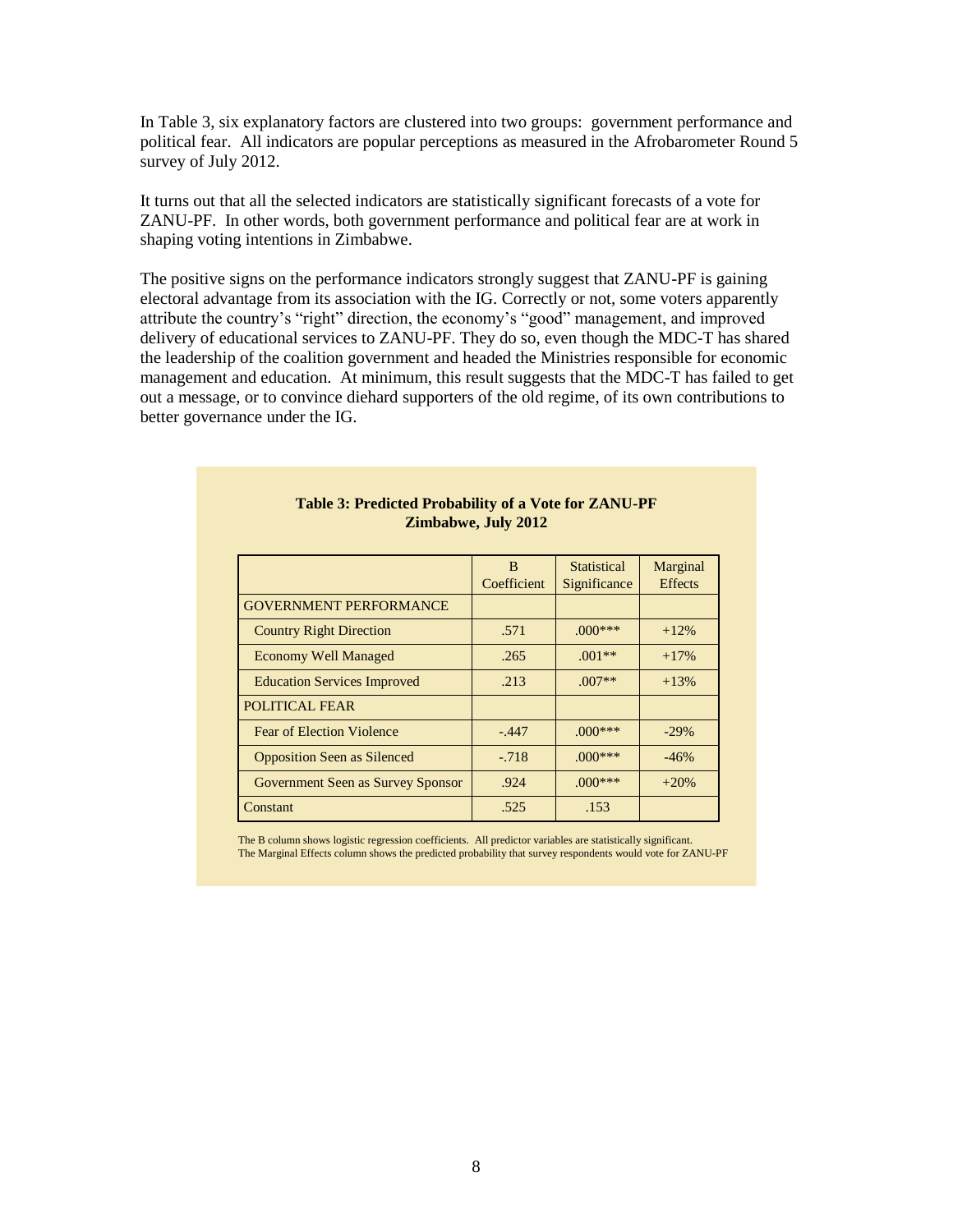Second, the perception that the government silences opponents also yields a *negative* statistical effect on voting for ZANU-PF. In other words, the more that a voter perceives the suppression of political speech, the less likely she will wish to return ZANU-PF to power. The question becomes whether perceiving repression is the same as feeling political fear. To be sure, the silencing of opposition does seem to induce people to be careful when talking about politics  $(r = .312***).$ But, once again, it does not persuade them to change their stated voting intentions.

The only way that political fear has the predicted *positive* sign is when people perceive government sponsorship of the survey. If they fear such government surveillance, they are more likely to express a voting intention for ZANU-PF. This result can be interpreted as a manifestation of protective self-censorship.

Moreover, the last column of Table 3 indicates that this form of fear has larger effects on voting intentions than any single aspect of government performance. For example, a person who thinks the country is moving in the right direction is 12 percentage points more likely to come out openly for ZANU-PF. But a respondent who fears government surveillance is 20 percentage points more likely to do so. In other words, "the fear factor" is substantively large enough to seriously distort, not only survey results, but potentially an actual election.

If we are interested in rooting out the effects of political fear – in other words, the margin of terror – then we need to control for (mis-)perceptions of government survey sponsorship. The next section attempts this task.

## **How Will "Reticents" Vote?**

One of the persistent mysteries about public opinion in Zimbabwe is the political allegiance of persons who refuse to divulge their voting intentions. In a democracy, they are entirely at liberty to hold their vote secret. For one reason or another, including most probably fear, they do not wish to reveal their partisan preferences. They are a distinct group and should not be confused with those who say they will not vote ("abstainers") and those who have not made up their minds who to vote for (the "undecided"). It would be very useful if we could estimate the latent partisanship of this "reticent" group.

To do so, we propose a method to discern how much the overt vote is inflated by fearful perceptions of government sponsorship. We already know that perceived government sponsorship inclines voters to declare allegiance to ZANU-PF. Whereas 32 percent do so in the sample as a whole, 43 percent do so if they think the government is behind the survey (See Table 4). By contrast, if respondents think that a *non*-government agency is behind the survey, they tend to lean towards MDC-T (38 percent versus 31 percent in the sample as a whole).

Let us assume that the "true" breakdown of partisan sentiments is unencumbered by fear of government sponsorship. If so, then the distribution of intended votes in the column headed "see non-government sponsor" in Table 4 is the one that comes closest to reality. In other words, in a perfect world where no citizen feared government sponsorship of surveys, 22 percent would opt for ZANU-PF, 38 percent for MDC-T, and 5 percent for other parties.

But the denominator for these percentage calculations includes "abstainers" and the "undecided." We take their opinions at face value, that is, that they mean what they say (and that they are not retreating into "won't vote" and "don't know" other forms of reticence). For the purpose of this analysis, however, we make the conservative decision to exclude these cases. This correction allows us to consider only those respondents who express an overt partisan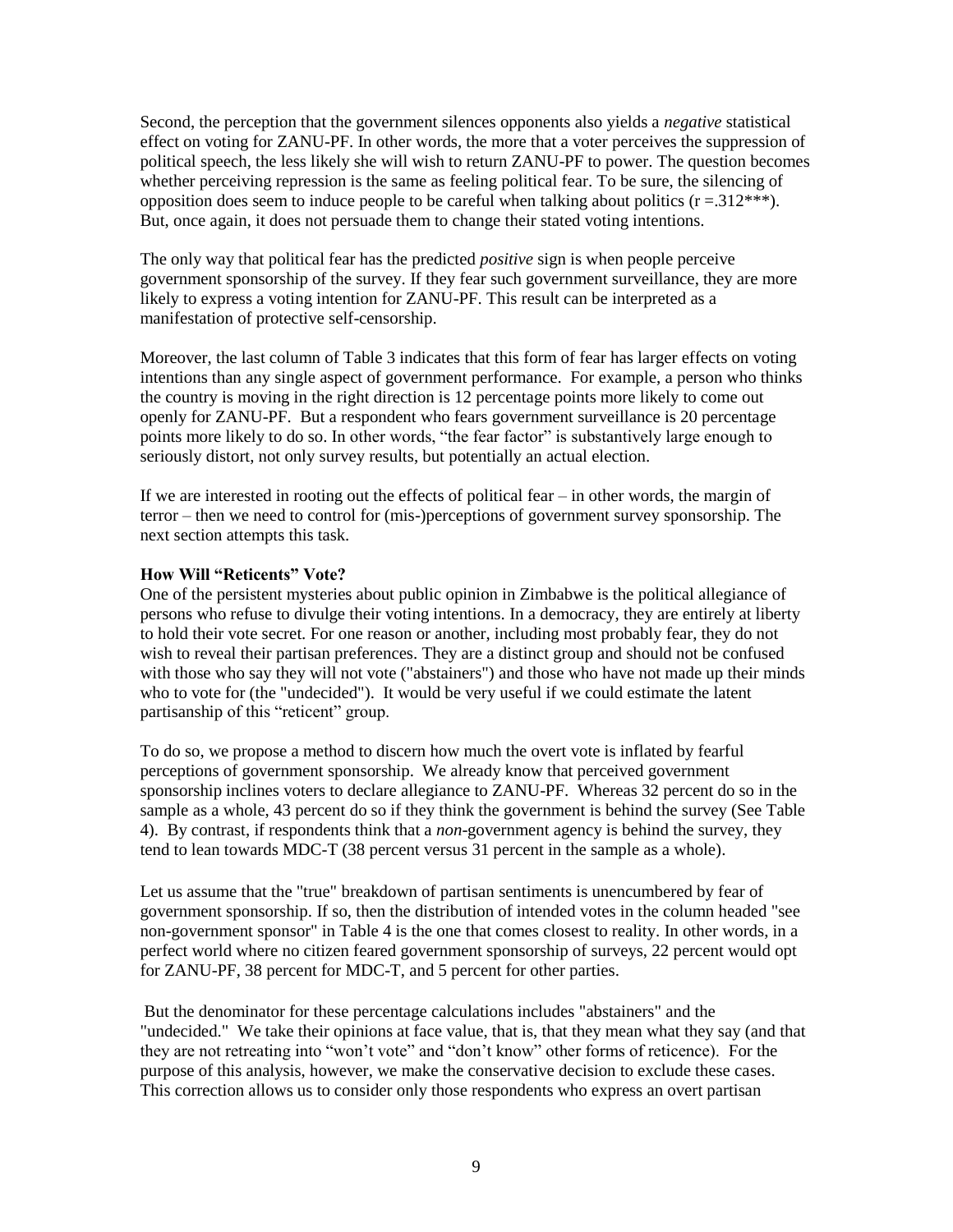preference (N=734). Using raw figures for the ratio of MDC-T:ZANU-PF:other parties we can see that 429:248:57 produces the following corrected partisan breakdown:

> 58 percent for MDC-T: 34 percent for ZANU-PF: 8 percent for other parties

#### **Table 4: Perceived Government Survey Sponsor by Political Party Zimbabwe July 2012**

|                      | <b>See</b> | See Non-          | Total |
|----------------------|------------|-------------------|-------|
|                      | Government | <b>Government</b> |       |
|                      | Sponsor    | Sponsor           |       |
| <b>ZANU-PF</b>       | 447        | 248               | 775   |
|                      | (43%)      | (22%)             | (32%) |
| MDC-T                | 259        | 429               | 741   |
|                      | (25%)      | (38%)             | (31%) |
| <b>Other Parties</b> | 39         | 57                | 100   |
|                      | (4%)       | (5%)              | (4%)  |

Percentage of survey respondents who report the above perceptions.

Column totals to not add to 100 percent because the perceptions of "reticent," "abstainer" and "undecided" groups are not shown. Row totals include figures for "don't knows" (not shown).

Applying this ratio to the 523 persons in the "reticent" group, we infer that it produces an additional 303 intended (but secretive) votes for MDC-T, 178 for ZANU-PF, and 42 for other parties. Adding these "unrevealed" votes to overt voting intentions we get the following:

| MDC-T          | $742 + 303 = 1045$ | 49 percent |
|----------------|--------------------|------------|
| <b>ZANU-PF</b> | $774 + 178 = 952$  | 45 percent |
| <b>Others</b>  | $100 + 42 = 142$   | 7 percent  |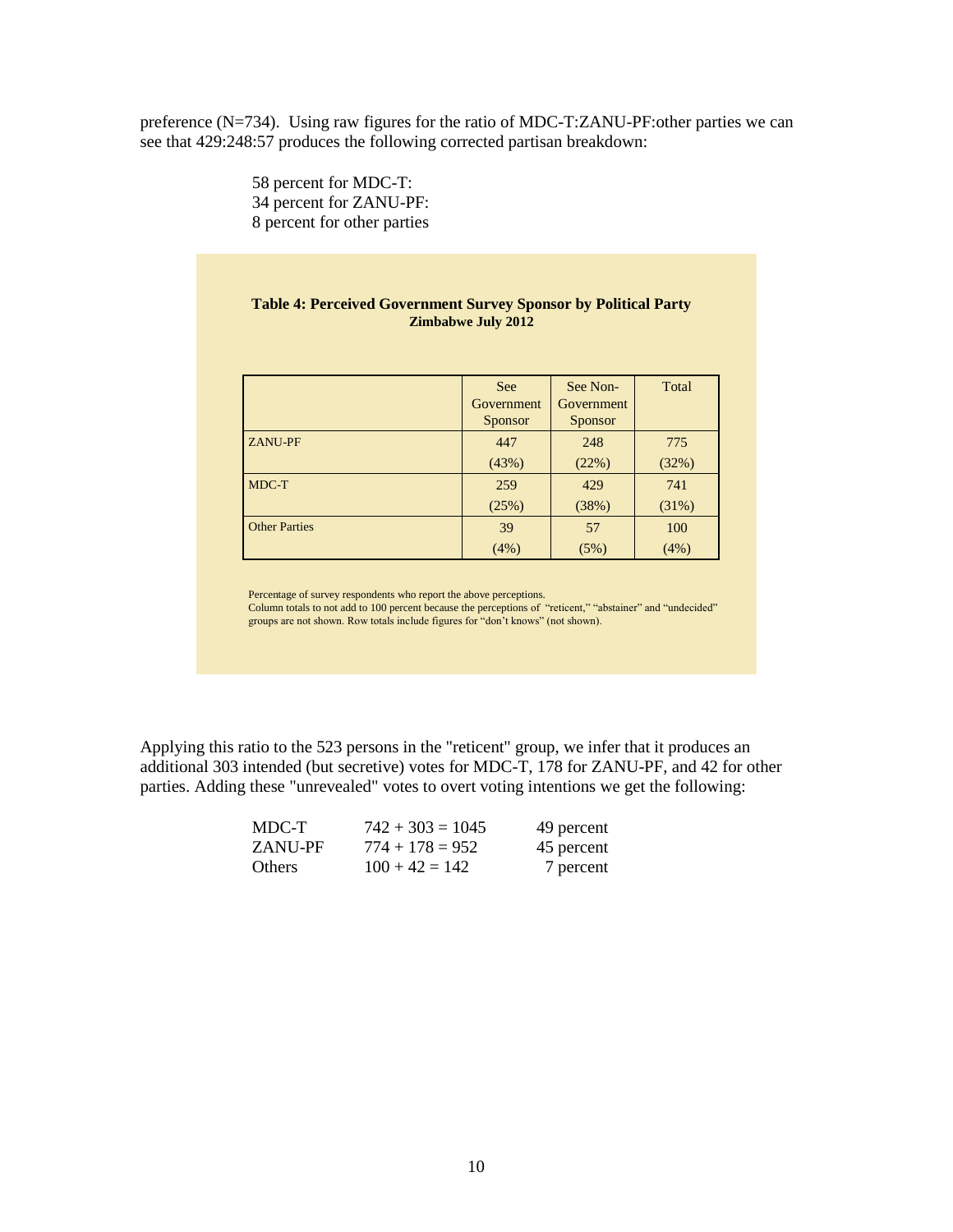

This simulated result (see Figure 3) is interesting in several ways:

1. MDC-T moves slightly ahead of ZANU-PF in terms of voting intentions in July 2012.

2. Partisan support is still quite evenly balanced but now beyond the survey's margin of sampling error.

3. By excluding "abstainers" (9 percent), the result correctly refers only to those who actually plan to vote. But it still excludes voters who might return from the diaspora to cast a ballot.

4. Figure 3 almost replicates the official results of the first round of the last presidential election in March 2008 (Tsvangirai 48 percent, Mugabe 43 percent).

5. The analysis implies that, if voting intentions do not change, Zimbabwe can expect another close election in 2013.

## **Conclusions**

1. In terms of overt (declared) voting intentions in July 2012, the two major parties in Zimbabwe are in a statistical dead heat.

2. Zimbabwean voters make voting choices on the basis of *both* the positive achievements of the Inclusive Government *and* the negative sanctions of intimidation and violence.

3. While ZANU-PF seems to derive more benefit from recent government performance than it probably deserves, MDC-T seems to derive less. One reason may be that the former has paid more attention to grassroots organization and mass communications than the latter. While ZANU-PF has invested resources to rebuild its party machine and mobilize its political base, MDC-T has relied too heavily on a strategy of expecting credit for improved service delivery.